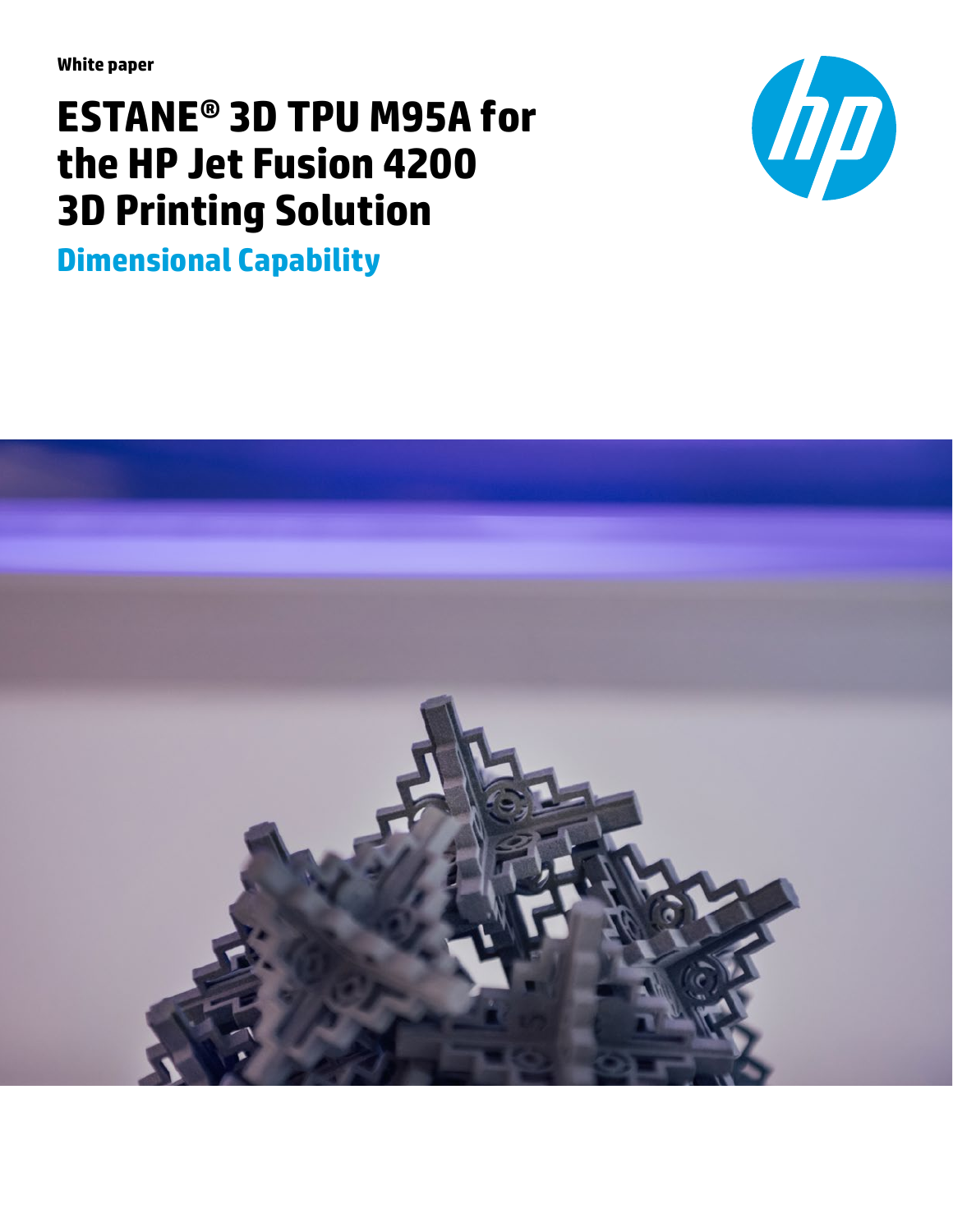## **Introduction**

At HP, we are committed to providing part designers and part manufacturers with the technical information and resources needed to enable them to unlock the full potential of 3D printing and prepare them for the future era of digital manufacturing.

The aim of this white paper is to provide you with information on the dimensional capabilities that can be achieved with the HP Jet Fusion 4200 3D Printing Solution with ESTANE® 3D TPU M95A.<sup>1</sup>

In this white paper, you will find:

- Tolerances in XY and Z for nominal dimensions ranging from 0 mm to 80 mm that can be achieved with the HP Jet Fusion 4200 3D Printing Solution, according to a process capability index,
- A detailed explanation of the test conditions under which these values were obtained, and
- Additional information on the concept of process capability and dimensional tolerancing, and a glossary of key terms used.

## **HP Jet Fusion 4200 3D Printing Solution dimensional capability performance**

#### **Test job**

The dimensional capability performance of ESTANE® 3D TPU M95A with the HP Jet Fusion 4200 3D Printing Solution was characterized using a test job, half bucket part property test build (Figure 1), to evaluate part properties and material performance. Parts were selected for mechanical, dimensional, and look-and-feel qualitative evaluation.

The printable volume was packed at 6.89% and had a total of 134 parts with a minimum part spacing of 6 mm.



*Figure 1. Half bucket part property test build. Parts are color coded by mechanical (orange/blue), dimensional (orange), and look and feel (purple/grey).*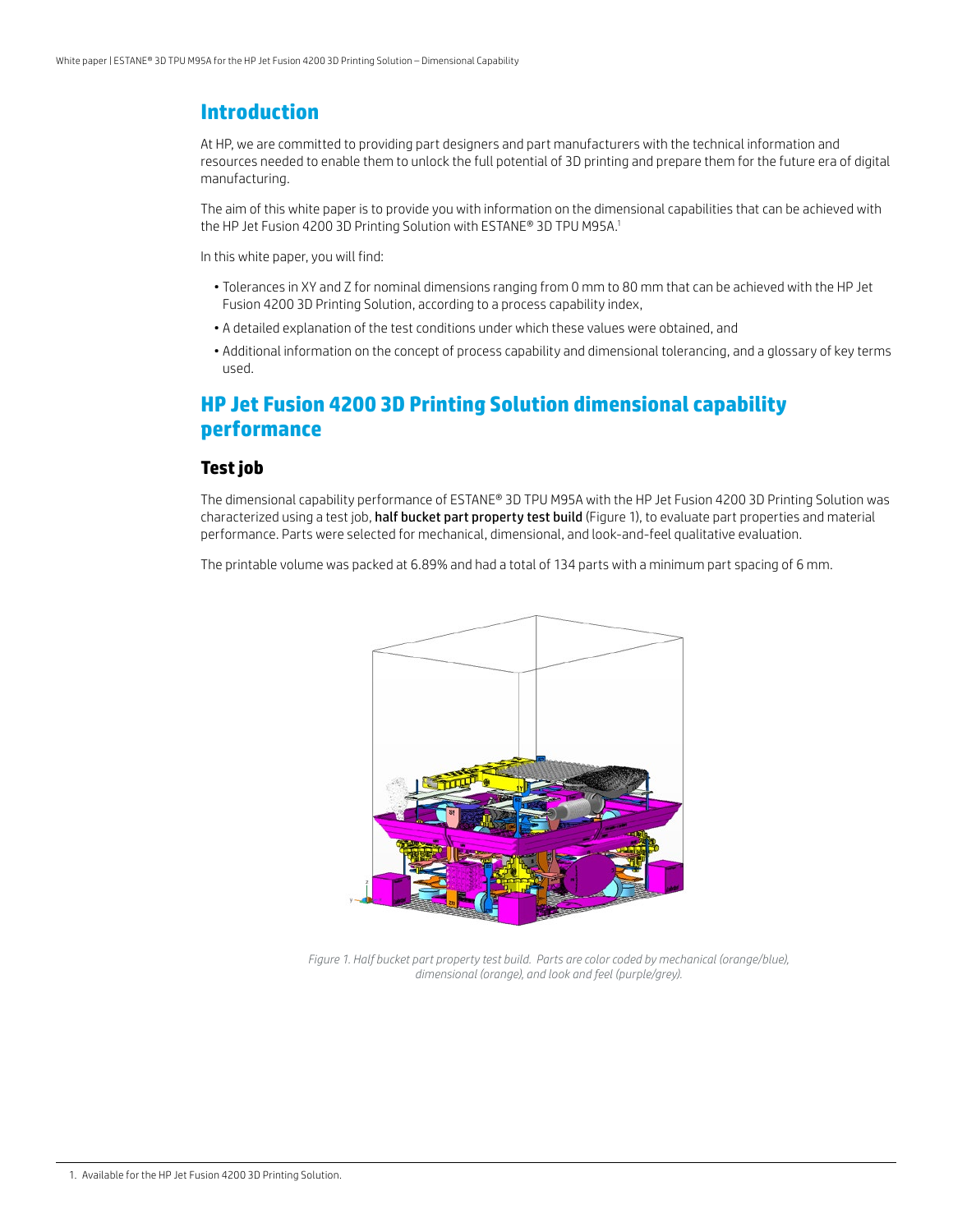| Test job description               | Half bucket part property test build |
|------------------------------------|--------------------------------------|
| Total parts                        | 134                                  |
| Time to print                      | 12 hours                             |
| Time to cool (Auto Cool & Reclaim) | 22 hours                             |
| Packing density                    | 6.89%                                |

*Table 1. Description of the half bucket part property test build*

Several dimensional parts were included to examine the dimensional integrity across print volume positions and dimensional ranges (Figure 2). Dimensions were evaluated and optimized primarily using the snow star part.



*Figure 2. Dimensional test parts in half bucket part property test build. Mechanical and look and feel parts are hidden to highlight location of dimensional parts.*

The snow star part has measurable dimensions ranging from 8-80 mm in X, Y, and Z (Figure 3). This is the primary dimensional range for tuning performance. The snow star is symmetrical in each axis, in order to equally evaluate X, Y, and Z dimensional accuracy. In general, dimensions do not vary substantially between generations. Each of these parts has different critical dimensions that are measured in each print. For example, some of the critical dimensions collected for a specific part included in one of the jobs are shown in Figure 3.

| Name     | Nominal/mm |
|----------|------------|
| Height-1 | 8          |
| Height-2 | 18         |
| Height-3 | 30         |
| Height-4 | 45         |
| Height-5 | 60         |
| Height-6 | 80         |
|          |            |



*Figure 3. Dimensional fiducial nominal dimensions of the snow star part*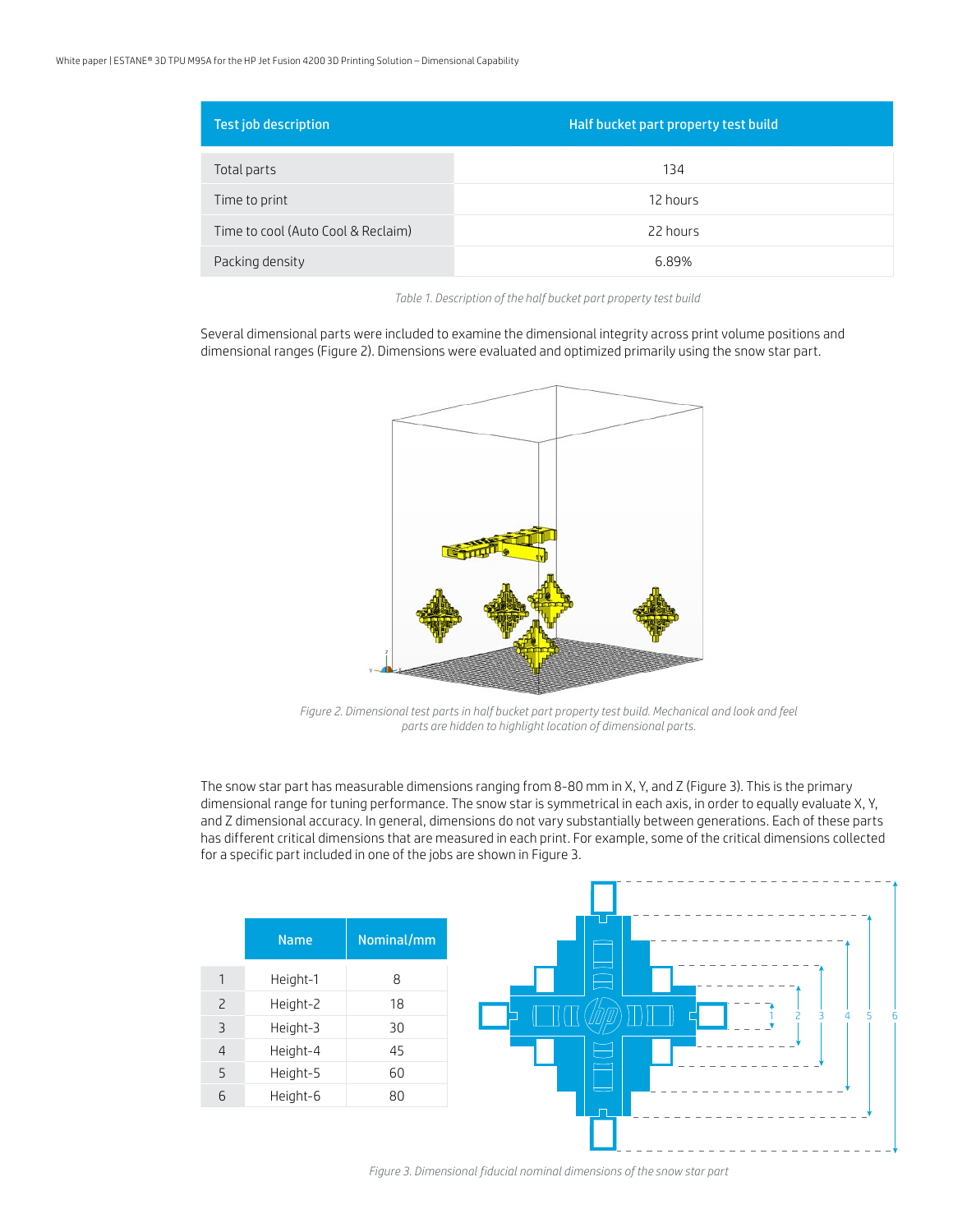### **Performance results for ESTANE® 3D TPU M95A**

Tests were based on a single print volume configuration; therefore, the results may vary as part design and print volume configuration change. All testing was performed with a new-to-recycled powder mix ratio of 20:80.

Table 2 shows the dimensional tolerances that were obtained during the characterization for a target process capability of  $C_{\text{obs}} = 1.33$  (4 sigma).

|                                                                             | <b>Nominal dimension</b> |       |       |              |              |        |  |  |  |  |
|-----------------------------------------------------------------------------|--------------------------|-------|-------|--------------|--------------|--------|--|--|--|--|
| Tolerances for $C_{pk} = 1.33^{\text{ii iii}}$<br>(in mm)                   | $0 - 30$ mm              |       |       | $30 - 50$ mm | $50 - 80$ mm |        |  |  |  |  |
|                                                                             | <b>XY</b>                | Z     | XY    | Z.           | <b>XY</b>    |        |  |  |  |  |
| With the default setting for the<br>HP Jet Fusion 4200 3D Printing Solution | ±0.54                    | ±0.68 | ±0.51 | ±0.95        | ± 0.56       | ± 1.19 |  |  |  |  |

*i. Based on internal testing and measured using the Half Bucket Part Property Test Build job. Results may vary with other jobs and geometries.*

*ii. Using ESTANE® 3D TPU M95A material, 20% refresh ratio, Balanced print profile, natural cooling, and measured after bead-blasting with 40–60 mesh (250-425 μm) glass beads at 5-6 bars.*

*iii. Following all HP-recommended printer setup and adjustment processes and printheads aligned using semi-automatic procedure.*

*Table 2. Dimensional capabilities for ESTANE® 3D TPU M95A. Target process capability of C<sub>nk</sub> = 1.33.* 

|                                                                             | <b>Nominal dimension</b> |             |       |              |              |        |  |  |  |  |
|-----------------------------------------------------------------------------|--------------------------|-------------|-------|--------------|--------------|--------|--|--|--|--|
| Tolerances for $C_{pk} = 1.33^{\text{ii iii}}$<br>(in mm)                   |                          | $0 - 30$ mm |       | $30 - 50$ mm | $50 - 80$ mm |        |  |  |  |  |
|                                                                             | 'XY                      | Z           | XY.   | Z.           | XY           | Z      |  |  |  |  |
| With the default setting for the<br>HP Jet Fusion 4200 3D Printing Solution | ±0.45                    | ±0.57       | ±0.43 | ±0.78        | ± 0.49       | ± 0.96 |  |  |  |  |

#### Where the process capability target is set to  $C_{nk}$  = 1.00 (3 sigma), the dimensional tolerances are specified in Table 3.

*i. Based on internal testing and measured using the Half Bucket Part Property Test Build job. Results may vary with other jobs and geometries.*

*ii. Using ESTANE® 3D TPU M95A material, 20% refresh ratio, Balanced print profile, natural cooling, and measured after bead-blasting with 40–60 mesh (250-425 μm) glass beads at 5-6 bars.* 

*iii. Following all HP-recommended printer setup and adjustment processes and printheads aligned using semi-automatic procedure.*

*Table 3. Dimensional capabilities for ESTANE® 3D TPU M95A. Target process capability of C<sub>pk</sub> = 1.00.*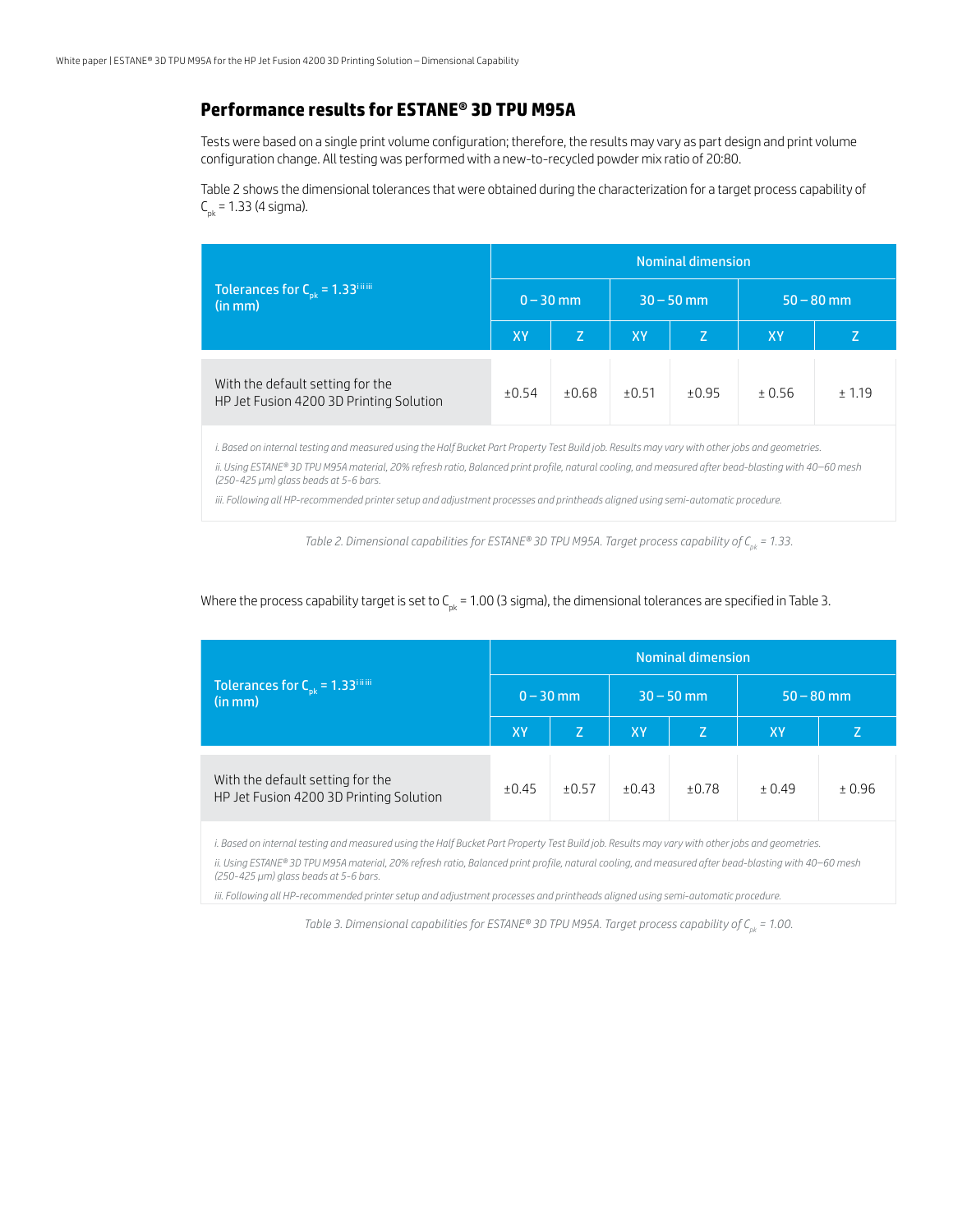# **Appendix 1: Understanding process capabilities**

Process capability determines whether a process meets a specification. The process capability index or process capability ratio or  $C_{nk}$  is a statistical measure of process capability. It quantifies the ability of a process to produce output within specification limits.

When talking about a dimensional specification, the  $C_{pk}$  measures the statistical probability that a certain process produces a dimension within its tolerance range. The higher the  $C_{nk}^{\prime}$  value the better, meaning that more measurements will be within its tolerance range.

For a process to be capable, it needs to be both repeatable and accurate.

Repeatability is how close multiple measurements are to each other (also called precision).

Accuracy is how close a measurement value is to the specified nominal.

The capability of a process is then a function of two parameters:

- How repeatable it is compared to the width of the specification limits, measured by the  $C_{p}$
- How accurate it is, measured by the bias



*Figure 6. Relationship between bias and variability*

This concept only holds meaning for processes that are in a state of statistical control with an output that is approximately normally distributed.

Both conditions happen when dealing with the dimensional quality control of HP MJF–produced parts where the output is the dimensional value of the different geometrical features of a part.

Dimensional quality control processes define an upper specification limit (USL) and lower specification limit (LSL), also called the "tolerance range" of the process. The target of the process is the center of this range, typically the nominal dimension value.

The objective to have a well-controlled dimensional process is to have its normal distributed population of measurements:

- $\bullet$  With a variability (calculated as standard deviation) that "fits" in the tolerance range.  ${\sf C_p}$  measures how well the variability fits within the tolerance range.
- With a mean (average) as close as possible to the target. The deviation is measured by the bias.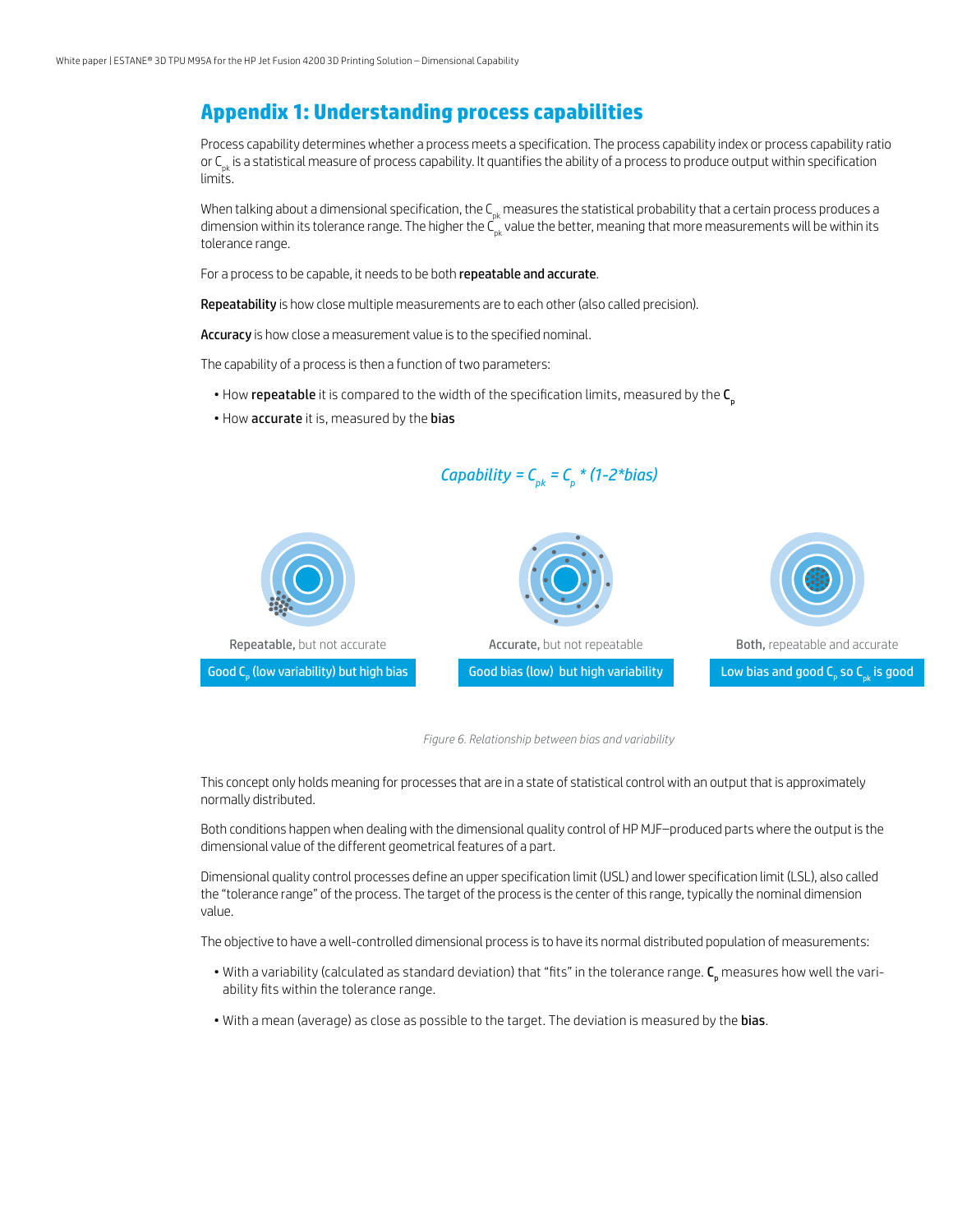Only if both conditions are met, process capability measured by  $C_{\text{pk}}$  is considered good:



*Figure 7. Process capability C<sub>pk</sub> scenarios* 

The mathematical calculation of these parameters is as follows:

$$
C_p = \frac{\text{Specification width}}{\text{Process width}} = \frac{\text{(USL - LSL)}}{6\sigma}
$$

Standard deviation estimates the sigma and quantifies the variability and dispersion of the process.

 $\mathsf{C}_\mathsf{p}$  should always be greater than 1.00 for the variability to fit within the tolerance range.

$$
C_{pk} = min \left\{ \frac{[USL - \mu J, [\mu - LSL]]}{3 \cdot \sigma}, \frac{[U - \mu LSL]}{3 \cdot \sigma} \right\}
$$

The statistical mean estimates the mu  $(\mu)$ .

Therefore:

- C<sub>pk</sub> "measures" the distance of the mean to the closer specification limit, which could be the upper or the lower limit.
- $C_{\rm pk}$  takes into account how centered the process is ( $C_{\rm pk} \le C_{\rm pb}$ ).
- For a perfectly centered process,  $C_p = C_{pk}$ .
- $\bullet$  If C<sub>p</sub> > C<sub>pk</sub>, it is possible to increase the C<sub>pk</sub> by readjusting the mean of the process.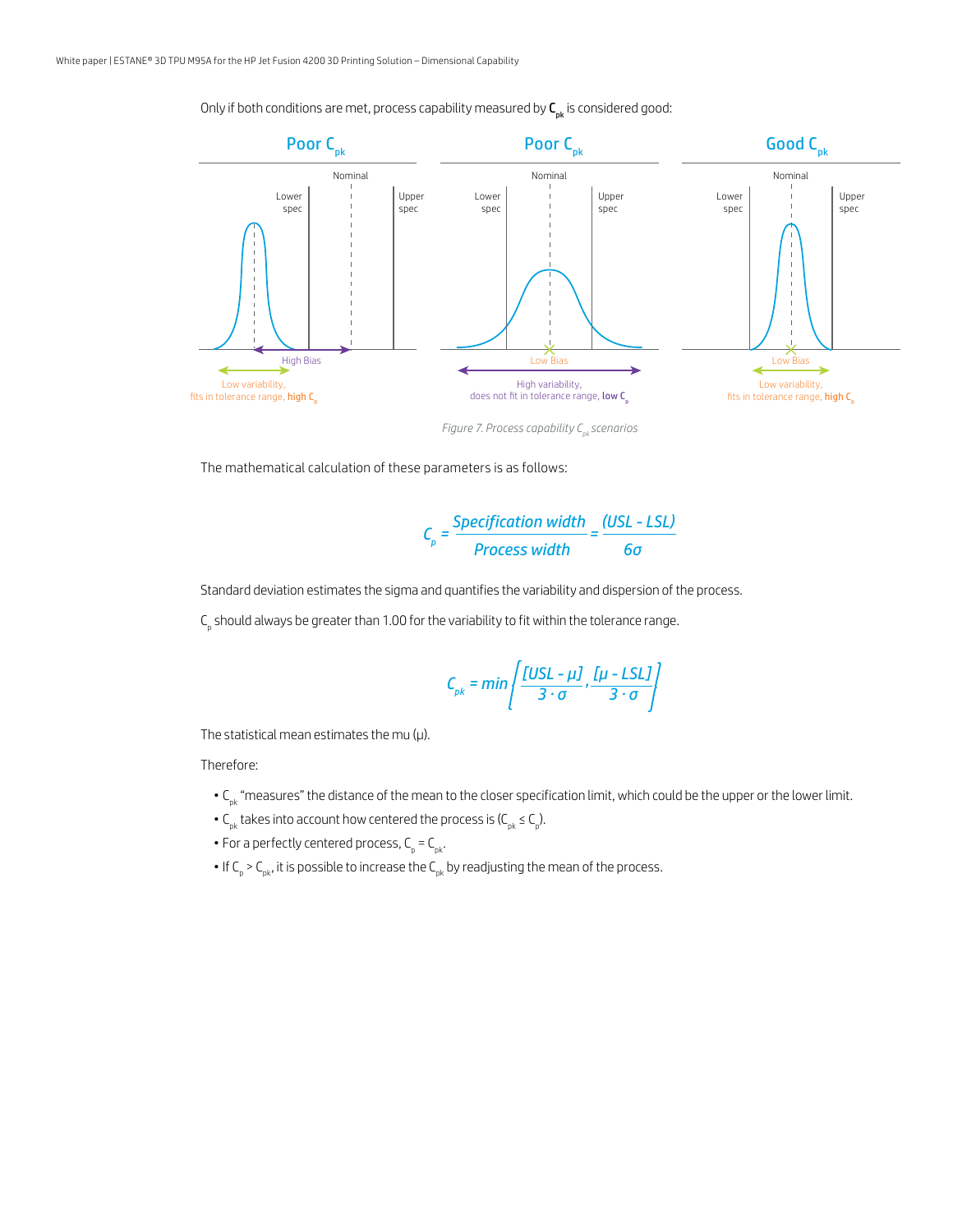|                                          | <b>Tpk</b> | <b>Sigma</b><br>level    | <b>Dimensions</b><br>within specs (%) | <b>Dimensions</b><br>out of specs<br>(units per million) | Part yield for a part<br>with 10 dimensions<br>$(\%)$ |         |
|------------------------------------------|------------|--------------------------|---------------------------------------|----------------------------------------------------------|-------------------------------------------------------|---------|
| 100%                                     | 0.33       |                          | 68.27                                 | 317,300                                                  | 2.20                                                  |         |
| inspection                               | 0.67       | $\overline{\phantom{0}}$ | 95.45                                 | 45,500                                                   | 62.77                                                 |         |
|                                          | 1.00       | 3                        | 99.73                                 | 2,700                                                    | 97.33                                                 |         |
| <b>Statistical</b><br>process<br>control | 1.33       | $\overline{4}$           | 99.9937                               | 63                                                       | 99.94                                                 | Desired |
|                                          | 1.50       | 5                        | 99.99966                              | 3.4                                                      | 100                                                   |         |
|                                          | 1.67       | 6                        | 99.99997                              | 0.6                                                      | 100                                                   |         |

The following table displays the relevant  $C_{nk}$  values and their correlation with process yields:

*Table 4. Cpk and process yield correlation*

For a part to be considered good, all the specified dimensions need to be within tolerances. Therefore, the part yield is a metric that can be calculated as the statistical sum of the single dimension success rate. In the previous table, an example for a part with 10 dimensions is shown in the right column.

For  $C_{nk}$  values below 1.00, the yield is such that the best quality control method is 100% inspection, and the general fabrication process is to over-produce and send only the parts that meet the tolerance requirements. This is costly but it is a reasonable process, especially for low-volume production.

For  $C_{\alpha k}$  values above 1.00 (3 sigma), the dimensional success rate and the yield begin to approach each other, and statistical process control starts to become a viable option. This means that after the process has demonstrated that it is statistically and consistently achieving  $C_{pk}$  above 1.00 for all dimensions, one could move to auditing random parts per each lot of parts.

Generally, a  $C_{nk}$  of 1.33 (4 sigma) is desired to ensure enough of a margin for statistical process control, especially when dealing with multi-part complex mechanisms.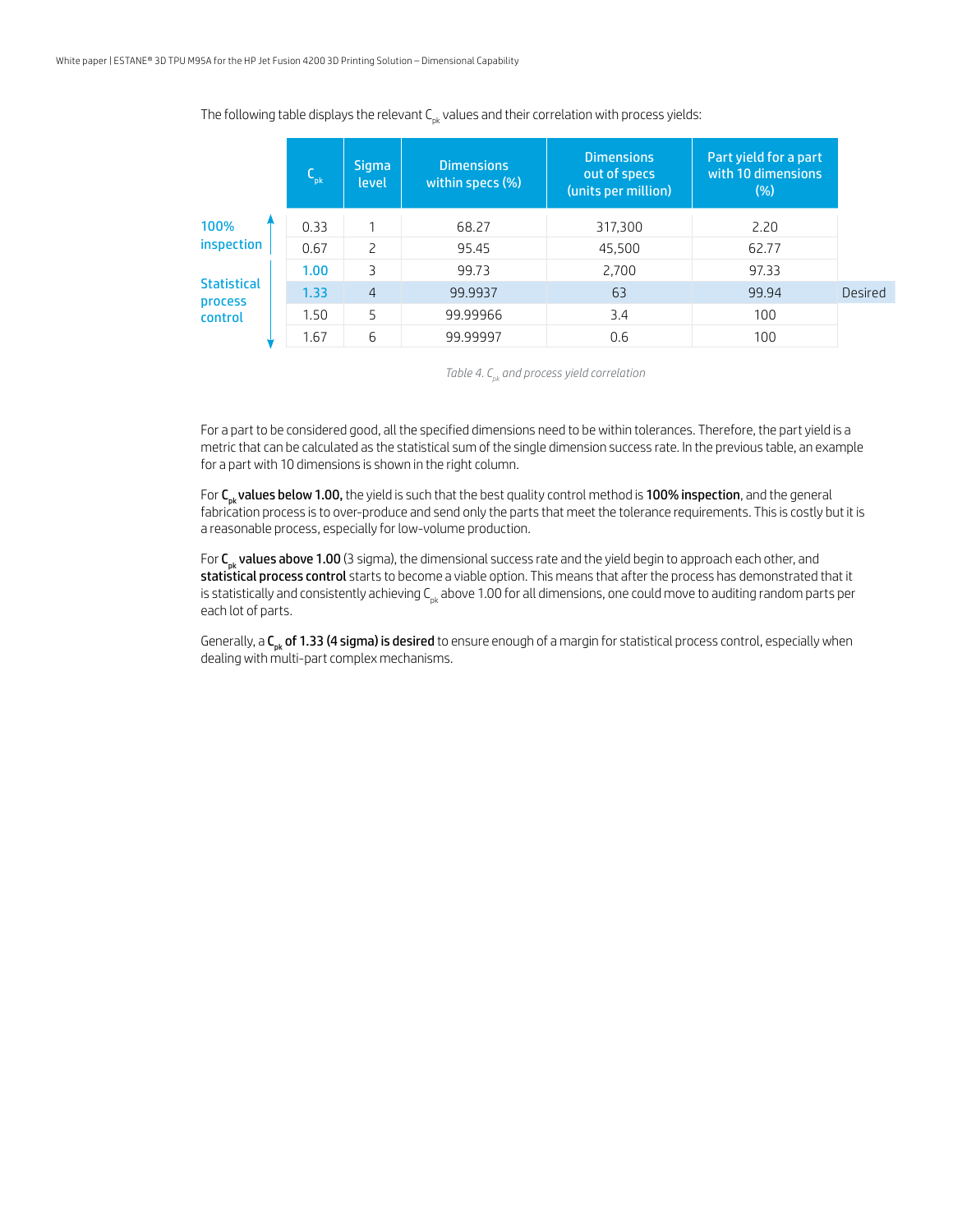# **Appendix 2: Dimensional requirements & IT grades**

The International Tolerance grades (IT grades) defined in ISO 286/ANSI B4.2-1978 provide standardized tolerance ranges. The smaller the IT grade, the smaller the tolerance range, meaning better dimensional performance (less variability).

Each IT grade has a tolerance range that varies depending on the nominal value of the dimension. The larger the specified dimension, the larger the tolerance range for accuracy.

|                          | Dimension (mm)         | IT1                      | IT <sub>2</sub> | IT <sub>3</sub> | IT4 | IT5 | IT <sub>6</sub> | IT7 | IT <sub>8</sub> | IT <sub>9</sub>  | <b>IT10</b> | IT11 | <b>IT12</b> | IT13 | <b>IT14</b> | <b>IT15</b> |
|--------------------------|------------------------|--------------------------|-----------------|-----------------|-----|-----|-----------------|-----|-----------------|------------------|-------------|------|-------------|------|-------------|-------------|
| Above                    | Up to and<br>including |                          |                 |                 |     |     | μm              |     |                 | Tolerance ranges |             |      |             |      |             | mm          |
| $\overline{\phantom{0}}$ | 3                      | 0.8                      | 1.2             | $\overline{c}$  | 3   | 4   | 6               | 14  | 10              | 25               | 40          | 60   | 0.10        | 0.14 | 0.25        | 0.4         |
| 3                        | 6                      | 1                        | 1.5             | 2.5             | 4   | 5   | 8               | 18  | 12              | 30               | 48          | 75   | 0.12        | 0.18 | 0.30        | 0.48        |
| 6                        | 10                     | 1                        | 1.5             | 2.5             | 4   | 6   | 9               | 22  | 15              | 36               | 58          | 90   | 0.15        | 0.22 | 0.36        | 0.58        |
| 10                       | 18                     | 1.2                      | 2               | 3               | 5   | 8   | 11              | 27  | 18              | 43               | 70          | 110  | 0.18        | 0.27 | 0.43        | 0.70        |
| 18                       | 30                     | 1.5                      | 2.5             | 4               | 6   | 9   | 13              | 33  | 21              | 52               | 84          | 130  | 0.21        | 0.33 | 0.52        | 0.84        |
| 30                       | 50                     | 1.5                      | 2.5             | 4               | 7   | 11  | 16              | 39  | 25              | 62               | 100         | 160  | 0.25        | 0.39 | 0.62        | 1.00        |
| 50                       | 80                     | $\overline{\phantom{0}}$ | 3               | 4               | 8   | 13  | 19              | 46  | 30              | 74               | 120         | 190  | 0.30        | 0.46 | 0.74        | 1.20        |
| 80                       | 120                    | 2.5                      | 4               | 6               | 10  | 15  | 22              | 54  | 35              | 87               | 140         | 220  | 0.35        | 0.54 | 0.87        | 1.40        |
| 120                      | 180                    | 3.5                      | 5               | 8               | 12  | 18  | 25              | 63  | 40              | 100              | 160         | 250  | 0.40        | 0.63 | 1.00        | 1.60        |
| 180                      | 250                    | 4.5                      | 7               | 10              | 14  | 22  | 29              | 72  | 46              | 115              | 185         | 290  | 0.46        | 0.72 | 1.15        | 1.85        |
| 250                      | 315                    | 6                        | 8               | 12              | 16  | 23  | 32              | 81  | 52              | 130              | 210         | 320  | 0.52        | 0.81 | 1.30        | 2.10        |
| 315                      | 400                    | $\overline{7}$           | 9               | 13              | 18  | 25  | 36              | 89  | 57              | 140              | 230         | 360  | 0.57        | 0.89 | 1.40        | 2.30        |
| 400                      | 500                    | 8                        | 10              | 15              | 20  | 27  | 40              | 97  | 63              | 155              | 250         | 400  | 0.63        | 0.97 | 1.55        | 2.50        |
| 500                      | 630                    | 9                        | 11              | 16              | 22  | 32  | 44              | 100 | 70              | 175              | 280         | 440  | 0.70        | 1.10 | 1.75        | 2.80        |

*Table 5. Standard international tolerance grades*



*Figure 8. Tolerance range vs. dimension length*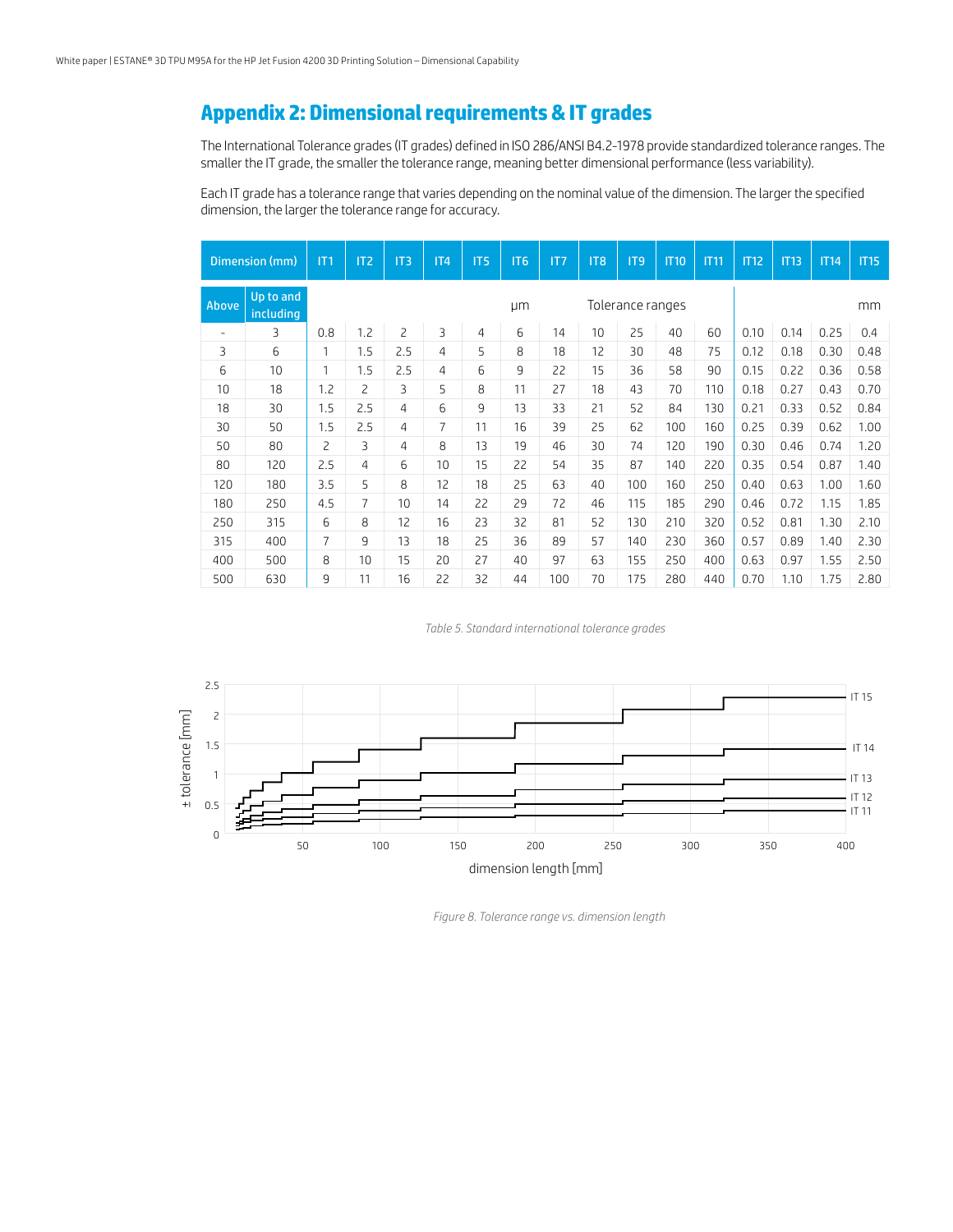IT grades provide a standardized reference to compare typical manufacturing process capability in terms of dimensional tolerance for a given dimension, as show in the following table:



*Table 6. IT Grades for measuring tools & materials*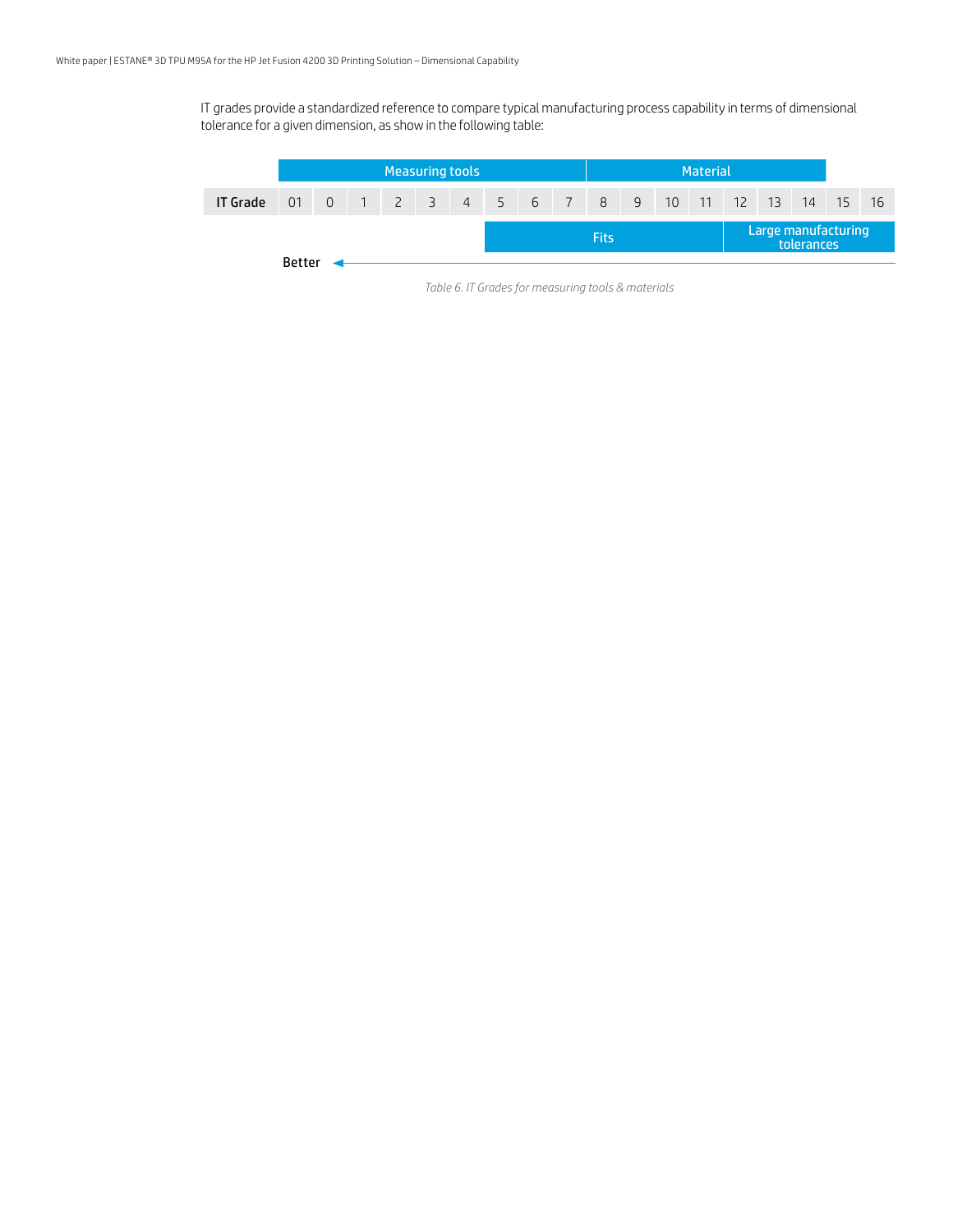## **Appendix 3: Key terms**

- Process capability: Statistical measurement of a process's ability to produce parts within specified limits on a consistent basis.
- International Tolerance Grade (IT Grade): Grade used to identify the tolerances a given industrial process can produce for a given dimension.
- Repeatability: Ability of a process to consistently produce the same output; in this case, the same part dimensions.
- Bias: Difference between the average of the population for a given dimension and the target value of that dimension.
- $\cdot$  C<sub>p</sub>: Process capability index that measures of the ability of a process to produce consistent results—the ratio between the permissible spread and the actual spread of a process. This does not take into account how well the output is centered on the target (nominal) value.
- C<sub>nk</sub>: Process capability index that estimates what the process is capable of producing, considering that the process mean may not be centered between the specification limits.  $C_{pk}$ < 0 if the process mean falls outside of the specification limits.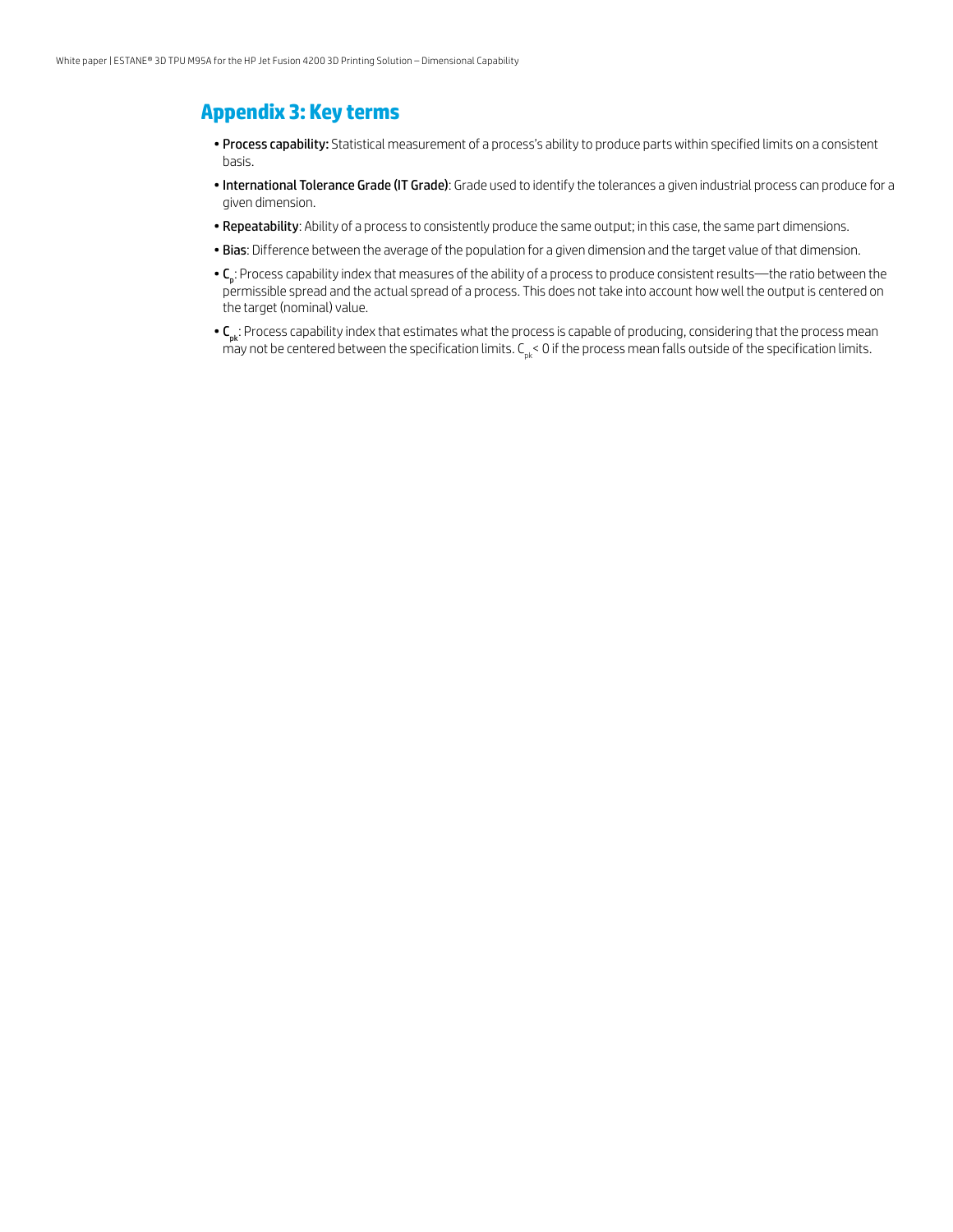White paper | ESTANE® 3D TPU M95A for the HP Jet Fusion 4200 3D Printing Solution – Dimensional Capability